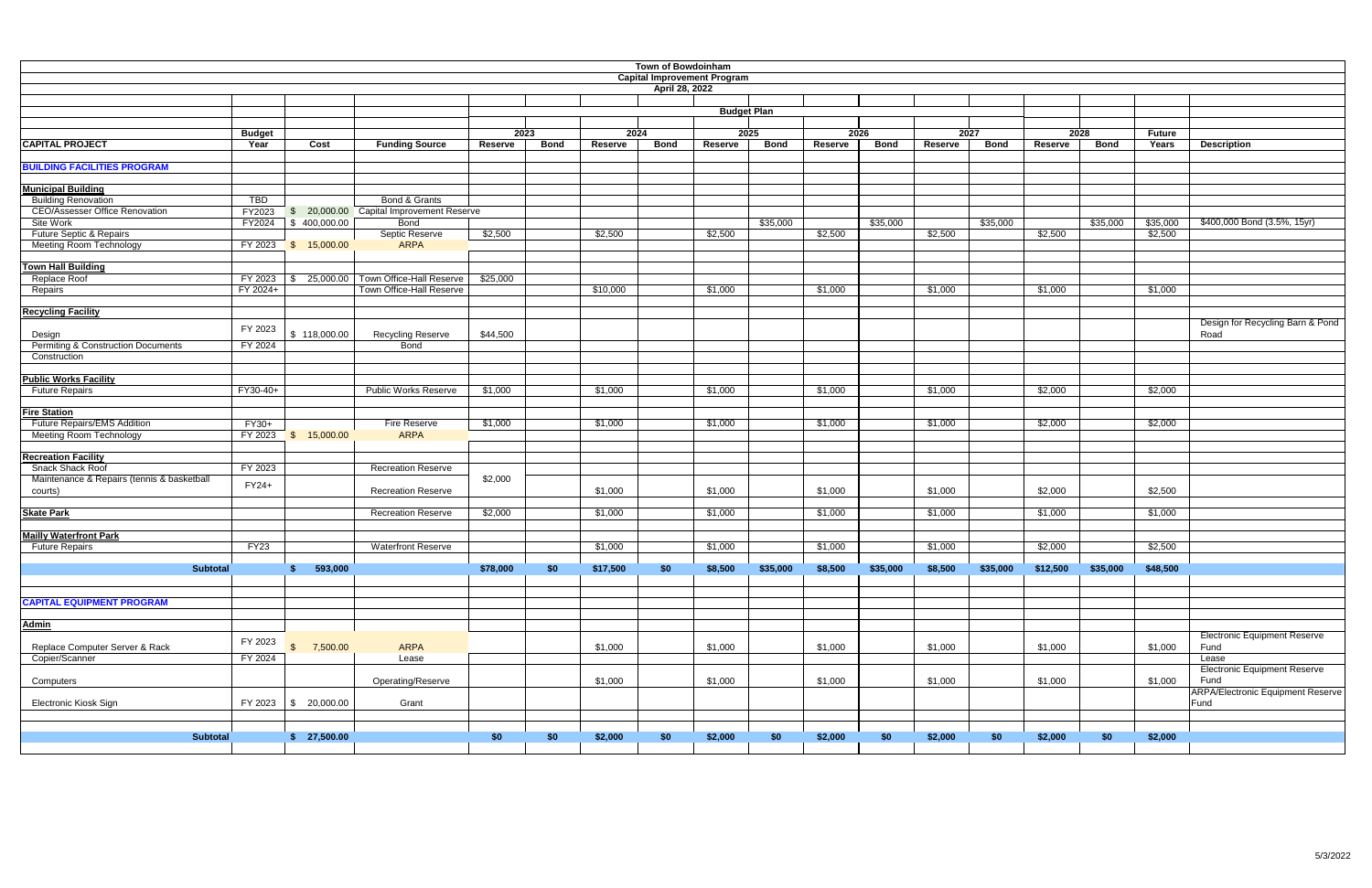|                                               | <b>Budget</b> |                            |                                                | 2023<br>2024 |             |          |             | 2025<br>2026 |             |          |             |                | 2027     |          | 2028<br><b>Future</b> |          |                                     |  |
|-----------------------------------------------|---------------|----------------------------|------------------------------------------------|--------------|-------------|----------|-------------|--------------|-------------|----------|-------------|----------------|----------|----------|-----------------------|----------|-------------------------------------|--|
| <b>CAPITAL PROJECT</b>                        | Year          | Cost                       | <b>Funding Source</b>                          | Reserve      | <b>Bond</b> | Reserve  | <b>Bond</b> | Reserve      | <b>Bond</b> | Reserve  | <b>Bond</b> | <b>Reserve</b> | Bond     | Reserve  | <b>Bond</b>           | Years    | <b>Description</b>                  |  |
| <b>Fire Reserve</b>                           |               |                            |                                                |              |             |          |             |              |             |          |             |                |          |          |                       |          |                                     |  |
|                                               |               |                            |                                                |              |             |          |             |              |             |          |             |                |          |          |                       |          |                                     |  |
| <b>Primary Pumpers</b>                        |               |                            |                                                |              |             |          |             |              |             |          |             |                |          |          |                       |          |                                     |  |
| 2011 E-One Class A Pumper (Engine #1)         | FY 2028       | $\frac{1}{5}$ 500,000.00   | Reserve & Bond                                 |              |             | \$20,000 |             | \$20,000     |             | \$20,000 |             | \$20,000       |          | \$20,000 |                       | \$35,000 | Capital Reserve Fund \$100,000)/Bon |  |
| 2002 International Class A Pumper (Engine #2) | FY 2024       | \$400,000.00               | Bond                                           |              |             |          |             |              | \$35,000    |          | \$35,000    |                | \$35,000 |          | \$35,000              | \$35,000 | Bond (4%, 15yr)                     |  |
| Tanker                                        |               |                            |                                                |              |             |          |             |              |             |          |             |                |          |          |                       |          |                                     |  |
| 2007 Freightliner (Tank #3)                   | FY 2032       |                            | Reserve & Bond                                 |              |             |          |             |              |             |          |             |                |          | \$20,000 |                       | \$20,000 |                                     |  |
| Equipment                                     |               |                            |                                                |              |             |          |             |              |             |          |             |                |          |          |                       |          |                                     |  |
| <b>SCBA Airpacks</b>                          | FY 2026       | $\frac{1}{2}$ 100,000.00   | Reserve                                        | \$25,000     |             | \$25,000 |             | \$25,000     |             | \$25,000 |             |                |          |          |                       |          |                                     |  |
| Gear Extractor & Dryer                        | FY 2023       | $\frac{1}{2}$ \$ 30,000.00 | ARPA                                           |              |             |          |             |              |             |          |             |                |          |          |                       |          |                                     |  |
| <b>Fit Test Machine</b>                       |               | FY 2023 \$ 20,000.00       | ARPA                                           |              |             |          |             |              |             |          |             |                |          |          |                       |          |                                     |  |
| Other                                         |               |                            |                                                |              |             | \$2,000  |             | \$2,000      |             | \$2,000  |             | \$2,000        |          | \$2,000  |                       |          |                                     |  |
|                                               |               |                            | Reserve                                        |              |             |          |             |              |             |          |             |                |          |          |                       | \$2,000  |                                     |  |
|                                               |               |                            |                                                |              |             |          |             |              |             |          |             |                |          |          |                       |          |                                     |  |
|                                               |               |                            |                                                |              |             |          |             |              |             |          |             |                |          |          |                       |          |                                     |  |
|                                               |               |                            |                                                |              |             |          |             |              |             |          |             |                |          |          |                       |          |                                     |  |
| <b>Subtotal</b>                               |               | \$ 1,050,000               |                                                | \$25,000     |             | \$47,000 | \$0         | \$47,000     | \$35,000    | \$47,000 | \$35,000    | \$22,000       | \$35,000 | \$42,000 | \$35,000              | \$92,000 |                                     |  |
|                                               |               |                            |                                                |              |             |          |             |              |             |          |             |                |          |          |                       |          |                                     |  |
| <b>Public Works Reserve</b>                   |               |                            |                                                |              |             |          |             |              |             |          |             |                |          |          |                       |          |                                     |  |
|                                               |               |                            |                                                |              |             |          |             |              |             |          |             |                |          |          |                       |          |                                     |  |
| <b>Heavy Duty Trucks</b>                      |               |                            |                                                |              |             |          |             |              |             |          |             |                |          |          |                       |          |                                     |  |
| 2020 Freightliner 108SD w/ 7 yard dump (#6)   | FY 2035       | $\frac{1}{200,000.00}$     | Reserve                                        |              |             |          |             |              |             | \$20,000 |             | \$20,000       |          | \$20,000 |                       | \$20,000 |                                     |  |
| 2018 Ford F-550 Superduty w/ dump (#2)        |               | FY 2033 \$ 200,000.00      | Reserve                                        |              |             | \$20,000 |             | \$20,000     |             | \$20,000 |             | \$20,000       |          | \$20,000 |                       | \$20,000 |                                     |  |
|                                               |               |                            |                                                |              |             |          |             |              |             |          |             |                |          |          |                       |          |                                     |  |
|                                               |               |                            |                                                |              |             |          |             |              |             |          |             |                |          |          |                       |          | Municipal Lease for \$140,000       |  |
| 1990 International 2500 (#7)                  |               |                            | FY 2023/5 \$ 145,000.00 ARPA & Municipal Lease |              |             |          |             |              | \$23,000    |          | \$23,000    |                | \$23,000 |          | \$23,000              | \$23,000 | (3.5%, 7yr), shared with Recycling  |  |
|                                               |               |                            |                                                |              |             |          |             |              |             |          |             |                |          |          |                       |          |                                     |  |
| <b>Light Duty/Utility Trucks</b>              |               |                            |                                                |              |             |          |             |              |             |          |             |                |          |          |                       |          |                                     |  |
| 2014 Dodge RAM 1500 PU 4x4 (#1)               | FY 2029       | $\frac{1}{5}$ 35,000.00    | Reserve                                        | \$5,000      |             | \$5,000  |             | \$5,000      |             | \$5,000  |             | \$5,000        |          | \$5,000  |                       | \$5,000  |                                     |  |
|                                               |               |                            |                                                |              |             |          |             |              |             |          |             |                |          |          |                       |          | With Plow Gear & Shared with        |  |
| 2000 Dodge Ram 3500 PU (#3)                   |               | FY 2023/5 \$ 85,000.00     | <b>ARPA</b>                                    |              |             |          |             |              |             |          |             |                |          |          |                       |          | Recycling                           |  |
|                                               |               |                            |                                                |              |             |          |             |              |             |          |             |                |          |          |                       |          |                                     |  |
| <b>Heavy Equipment</b>                        |               |                            |                                                | \$15,000     |             | \$15,000 |             | \$15,000     |             | \$15,000 |             | \$15,000       |          | \$15,000 |                       | \$15,000 |                                     |  |
|                                               |               |                            |                                                |              |             |          |             |              |             |          |             |                |          |          |                       |          |                                     |  |
| <b>Other Capital Equipment</b>                |               |                            |                                                | \$5,000      |             | \$15,000 |             | \$15,000     |             | \$15,000 |             | \$15,000       |          | \$15,000 |                       | \$15,000 |                                     |  |
|                                               |               |                            |                                                |              |             |          |             |              |             |          |             |                |          |          |                       |          |                                     |  |
| <b>New Capital Equipment</b>                  |               |                            |                                                |              |             |          |             |              |             |          |             |                |          |          |                       |          |                                     |  |
| Sweeper (Backhoe, front mount)                |               |                            |                                                |              |             | \$8,000  |             |              |             |          |             |                |          |          |                       |          |                                     |  |
|                                               | FY 2023       | 8,000.00                   |                                                |              |             |          |             |              |             |          |             |                |          |          |                       |          |                                     |  |
| Leaf Vacuum                                   | FY 2023       | 5,000.00<br>- \$           | ARPA                                           |              |             |          |             |              |             |          |             |                |          |          |                       |          |                                     |  |
| <b>Tractor with Bush Hog</b>                  | FY 2023       | 8,000.00<br><b>S</b>       | ARPA                                           |              |             |          |             |              |             |          |             |                |          |          |                       |          |                                     |  |
|                                               |               |                            |                                                |              |             |          |             |              |             |          |             |                |          |          |                       |          |                                     |  |
| <b>Subtotal</b>                               |               | \$686,000.00               |                                                | \$25,000     | \$0         | \$63,000 | \$0         | \$55,000     | \$23,000    | \$75,000 | \$23,000    | \$75,000       | \$23,000 | \$75,000 | \$23,000              | \$98,000 |                                     |  |
|                                               |               |                            |                                                |              |             |          |             |              |             |          |             |                |          |          |                       |          |                                     |  |
| <b>Recycling Reserve</b>                      |               |                            |                                                |              |             |          |             |              |             |          |             |                |          |          |                       |          |                                     |  |
|                                               |               |                            |                                                |              |             |          |             |              |             |          |             |                |          |          |                       |          |                                     |  |
| <b>Trucks</b>                                 |               |                            |                                                |              |             |          |             |              |             |          |             |                |          |          |                       |          |                                     |  |
| 1974 Chevy C70                                | FY 2023       |                            | Shared with Public Works                       |              |             |          |             |              |             |          |             |                |          |          |                       |          |                                     |  |
| New Van or Box Truck                          | FY 2024       | $\frac{1}{3}$ 15,000.00    | Reserve                                        |              |             | \$15,000 |             |              |             |          |             |                |          |          |                       |          |                                     |  |
| Other Capital Equipment                       |               |                            |                                                |              |             |          |             |              |             |          |             |                |          |          |                       |          |                                     |  |
| <b>Toyota Electric Pallet truck</b>           | FY 2028       | $\frac{1}{2}$ 20,000.00    | Reserve                                        |              |             |          |             | \$5,000      |             | \$5,000  |             | \$5,000        |          | \$5,000  |                       |          |                                     |  |
| <b>Compacting Dumpster (and installation)</b> |               | FY 2023 \$ 20,000.00       | <b>ARPA</b>                                    |              |             |          |             |              |             |          |             |                |          |          |                       |          |                                     |  |
| 8.5 Wide x 20+4 Split Deckover Power trailer  |               | FY 2023 \$ 15,000.00       | ARPA                                           |              |             |          |             |              |             |          |             |                |          |          |                       |          | Shared with Public Works            |  |
|                                               |               |                            |                                                |              |             |          |             |              |             |          |             |                |          |          |                       |          |                                     |  |
| <b>Subtotal</b>                               |               | \$70,000.00                |                                                | \$0          | \$0         | \$15,000 | \$0         | \$5,000      | \$0         | \$5,000  | <b>SO</b>   | \$5,000        | \$0      | \$5,000  | \$0                   | \$0      |                                     |  |
|                                               |               |                            |                                                |              |             |          |             |              |             |          |             |                |          |          |                       |          |                                     |  |
| <b>Recreation Reserve</b>                     |               |                            |                                                |              |             |          |             |              |             |          |             |                |          |          |                       |          |                                     |  |
|                                               |               |                            |                                                |              |             |          |             |              |             |          |             |                |          |          |                       |          |                                     |  |
| <b>Proposed Facilities</b>                    |               |                            |                                                |              |             |          |             |              |             |          |             |                |          |          |                       |          |                                     |  |
| Rec Field's Bathroom                          | FY 2026       |                            | Reserve                                        |              |             | \$5,000  |             | \$5,000      |             | \$5,000  |             |                |          |          |                       |          | ARPA                                |  |
|                                               |               |                            |                                                |              |             |          |             |              |             |          |             |                |          |          |                       |          |                                     |  |
| <b>Subtotal</b>                               |               | S.<br><b>Service State</b> |                                                | \$0          |             | \$5,000  |             | \$5,000      |             | \$5,000  |             |                | \$0      |          | \$0                   | \$0      |                                     |  |
|                                               |               |                            |                                                |              |             |          |             |              |             |          |             |                |          |          |                       |          |                                     |  |
|                                               |               |                            |                                                |              |             |          |             |              |             |          |             |                |          |          |                       |          |                                     |  |